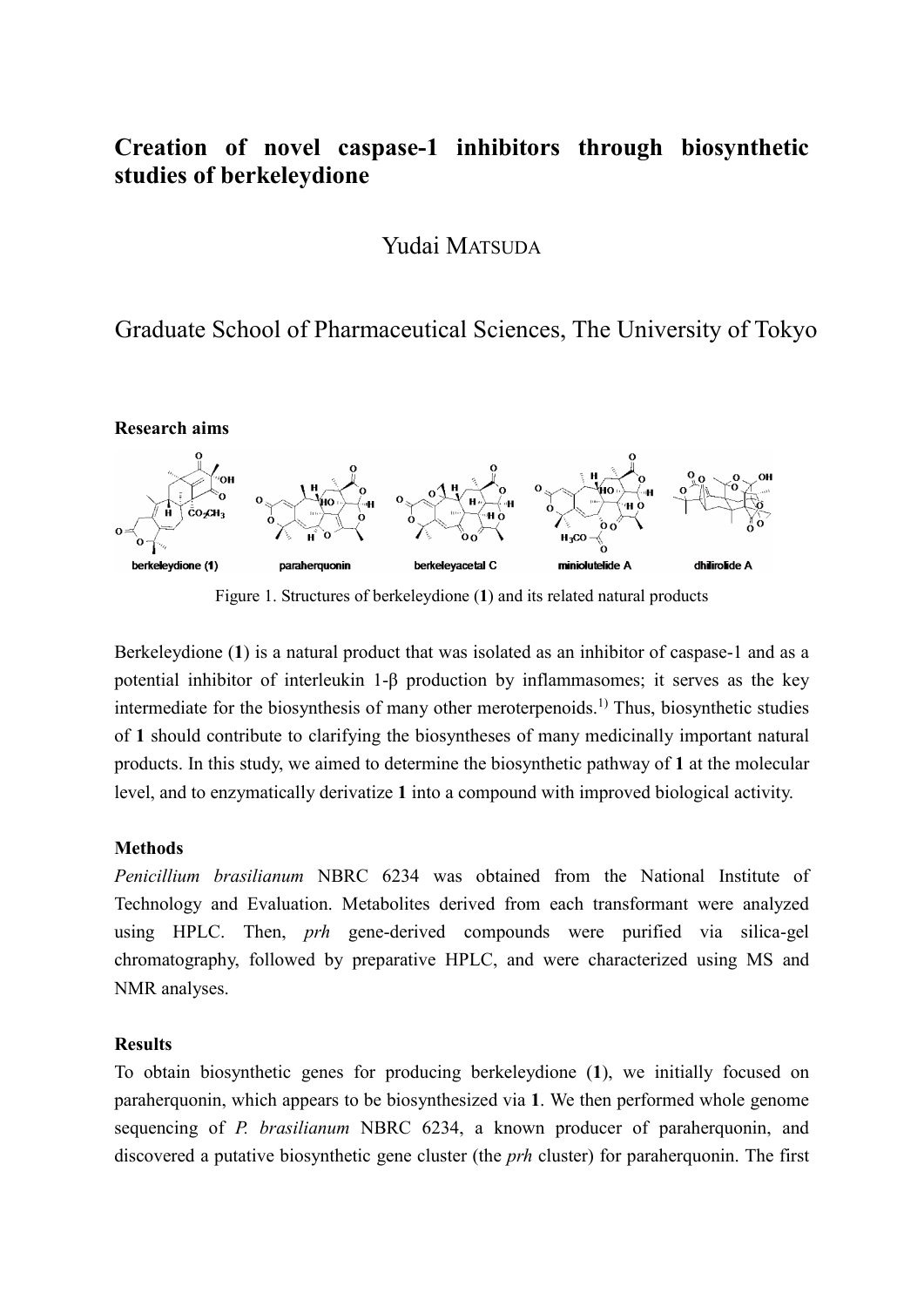five steps of paraherquonin biosynthesis were predicted to be identical to those of austinol, producing the tetracyclic compound protoaustinoid A (**2**).



Figure 2. Biosynthetic pathway of berkeleydione (**1**)

The *prh* cluster encodes eight putative tailoring enzymes, including one Fe(II)/α-ketoglutarate(α-KG)-dependent dioxygenase (PrhA), one short-chain dehydrogenase/reductase (SDR; PrhI), and two FAD-dependent monooxygenases (FMOs; PrhJ and PrhK). Since close homologs of PrhI are utilized in the biosyntheses of several other meroterpenoids to oxidize the C-3 alcohol group of the terpene cyclase product, we reasoned that PrhI accepts the cyclized product **2** and performs the C-3 oxidation to yield **3**. The next two conversions would involve two FMOs, PrhJ and PrhK, which are similar to AusB and AusC, respectively. Because AusB and AusC are engaged in C-5′ hydroxylation and Baeyer-Villiger oxidation, respectively, it is most likely that PrhJ and PrhK perform the same functions, and that both generate preaustinoid A (**4**) and preaustinoid A1 (**5**) from **3**. In the austinol pathway, **5** then undergoes two successive oxidations—catalyzed by Fe(II)/ $\alpha$ -KG-dependent dioxygenase AusE—to yield preaustinoid A3 with a spirolactone system, via preaustinoid A2. The *prh* cluster does encode a protein homologous to AusE, PrhA; however, given the structural differences between paraherquonin and austinol, PrhA should have an activity distinct from that of AusE. Thus, it seemed that PrhA would accept **5** but generates a different product, berkeleydione (**1**), probably via berkeleyone B (**6**) (Figure 2).

To prove a biosynthetic hypothesis for berkeleydione (**1**), the four genes were introduced into a heterologous host, *A. oryzae* NSAR1, and the resulting transformants were cultivated in the presence of **2**. The transformant with *prhI* alone converted **2** into **3**, which was confirmed to be the analog of **2** with C-3 ketone functionality, and was named protoaustinoid B. Two-gene and three-gene expression systems, [with *prhI* and *prhJ*] and [with *prhI*, prhJ, and *prhK*], respectively, were subsequently analyzed, and their transformants produced **4** and **5**, respectively. Finally, the strain harboring all four genes converted **2** into **1,** as well as into